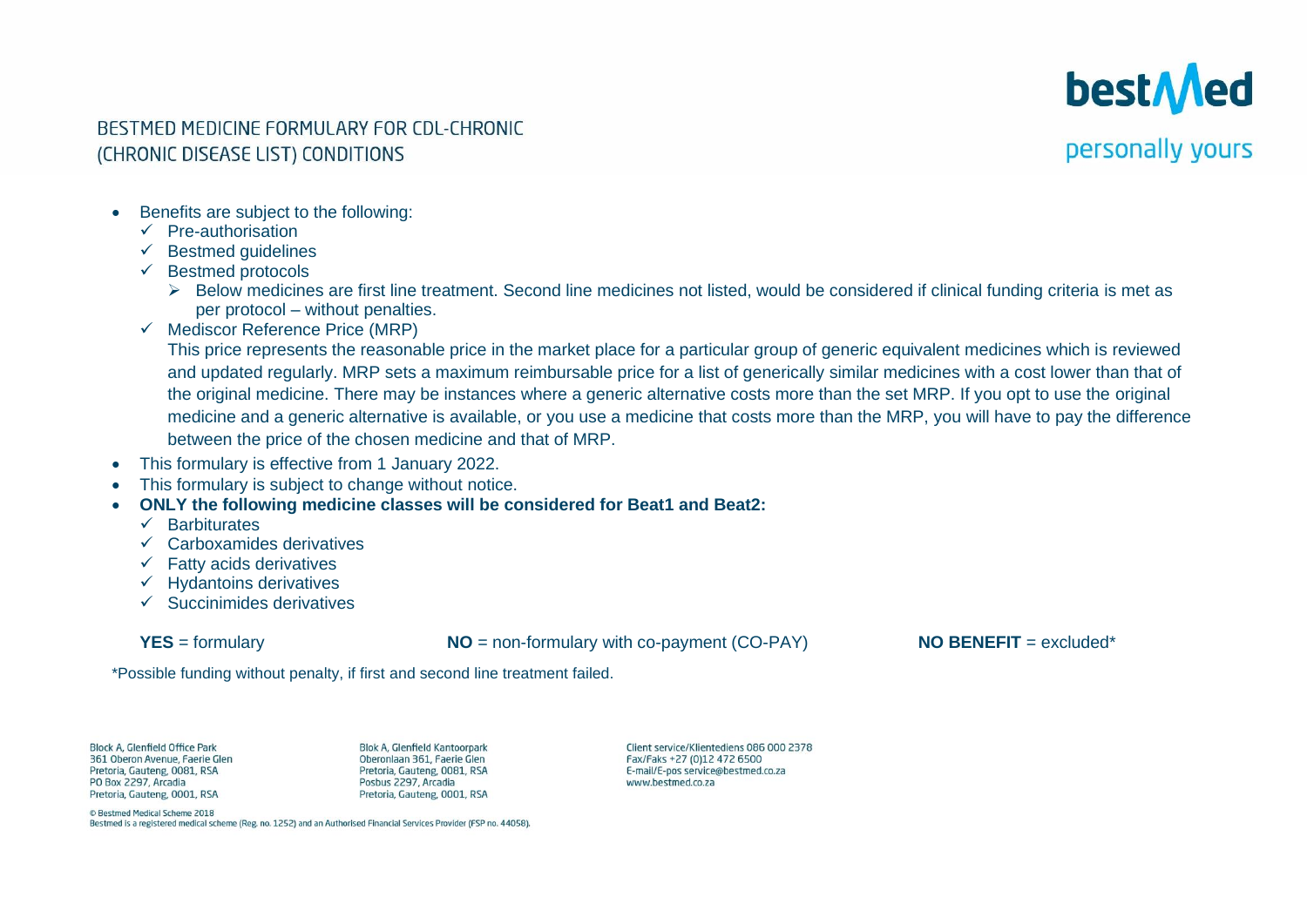#### **EPILEPSY**

| <b>ACTIVE INGREDIENT</b>                     | <b>BEAT1/BEAT1</b><br><b>Network</b> | <b>BEAT2/BEAT2</b><br><b>Network</b> | <b>BEAT3/BEAT3</b><br><b>Network</b> | <b>BEAT4</b> | PACE1      | PACE <sub>2</sub> | PACE <sub>3</sub> | PACE4      | <b>PULSE1</b> |
|----------------------------------------------|--------------------------------------|--------------------------------------|--------------------------------------|--------------|------------|-------------------|-------------------|------------|---------------|
| $\underline{\mathbf{C}}$                     |                                      |                                      |                                      |              |            |                   |                   |            |               |
| CARBAMAZEPINE 200MG                          | <b>YES</b>                           | <b>YES</b>                           | <b>YES</b>                           | <b>YES</b>   | <b>YES</b> | <b>YES</b>        | <b>YES</b>        | <b>YES</b> | <b>YES</b>    |
| CARBAMAZEPINE CR 200MG                       | <b>NO</b><br>30% CO-PAY              | <b>NO</b><br>30% CO-PAY              | <b>YES</b>                           | <b>YES</b>   | <b>YES</b> | <b>YES</b>        | <b>YES</b>        | <b>YES</b> | <b>YES</b>    |
| CARBAMAZEPINE CR 400MG                       | <b>NO</b><br>30% CO-PAY              | <b>NO</b><br>30% CO-PAY              | <b>YES</b>                           | <b>YES</b>   | <b>YES</b> | <b>YES</b>        | <b>YES</b>        | <b>YES</b> | <b>YES</b>    |
| <b>CARBAMAZEPINE</b><br>SUSPENSION 100MG/5ML | <b>YES</b>                           | <b>YES</b>                           | <b>YES</b>                           | <b>YES</b>   | <b>YES</b> | <b>YES</b>        | <b>YES</b>        | <b>YES</b> | <b>YES</b>    |
| CLONAZEPAM 0.5MG                             | <b>YES</b>                           | <b>YES</b>                           | <b>YES</b>                           | <b>YES</b>   | <b>YES</b> | <b>YES</b>        | <b>YES</b>        | <b>YES</b> | <b>YES</b>    |
| <b>CLONAZEPAM 2MG</b>                        | <b>YES</b>                           | <b>YES</b>                           | <b>YES</b>                           | <b>YES</b>   | <b>YES</b> | <b>YES</b>        | <b>YES</b>        | <b>YES</b> | <b>YES</b>    |
| <b>CLONAZEPAM DROPS</b>                      | <b>NO</b><br>30% CO-PAY              | <b>NO</b><br>30% CO-PAY              | <b>YES</b>                           | <b>YES</b>   | <b>YES</b> | <b>YES</b>        | <b>YES</b>        | <b>YES</b> | <b>YES</b>    |
| E                                            |                                      |                                      |                                      |              |            |                   |                   |            |               |
| <b>ETHOSUXIMIDE SYRUP</b><br>250MG/5ML       | <b>YES</b>                           | <b>YES</b>                           | <b>YES</b>                           | <b>YES</b>   | <b>YES</b> | <b>YES</b>        | <b>YES</b>        | <b>YES</b> | <b>YES</b>    |
| $\underline{\mathsf{G}}$                     |                                      |                                      |                                      |              |            |                   |                   |            |               |
| <b>GABAPENTIN 100MG</b>                      | <b>NO</b><br>30% CO-PAY              | <b>NO</b><br>30% CO-PAY              | <b>YES</b>                           | <b>YES</b>   | <b>YES</b> | <b>YES</b>        | <b>YES</b>        | <b>YES</b> | <b>YES</b>    |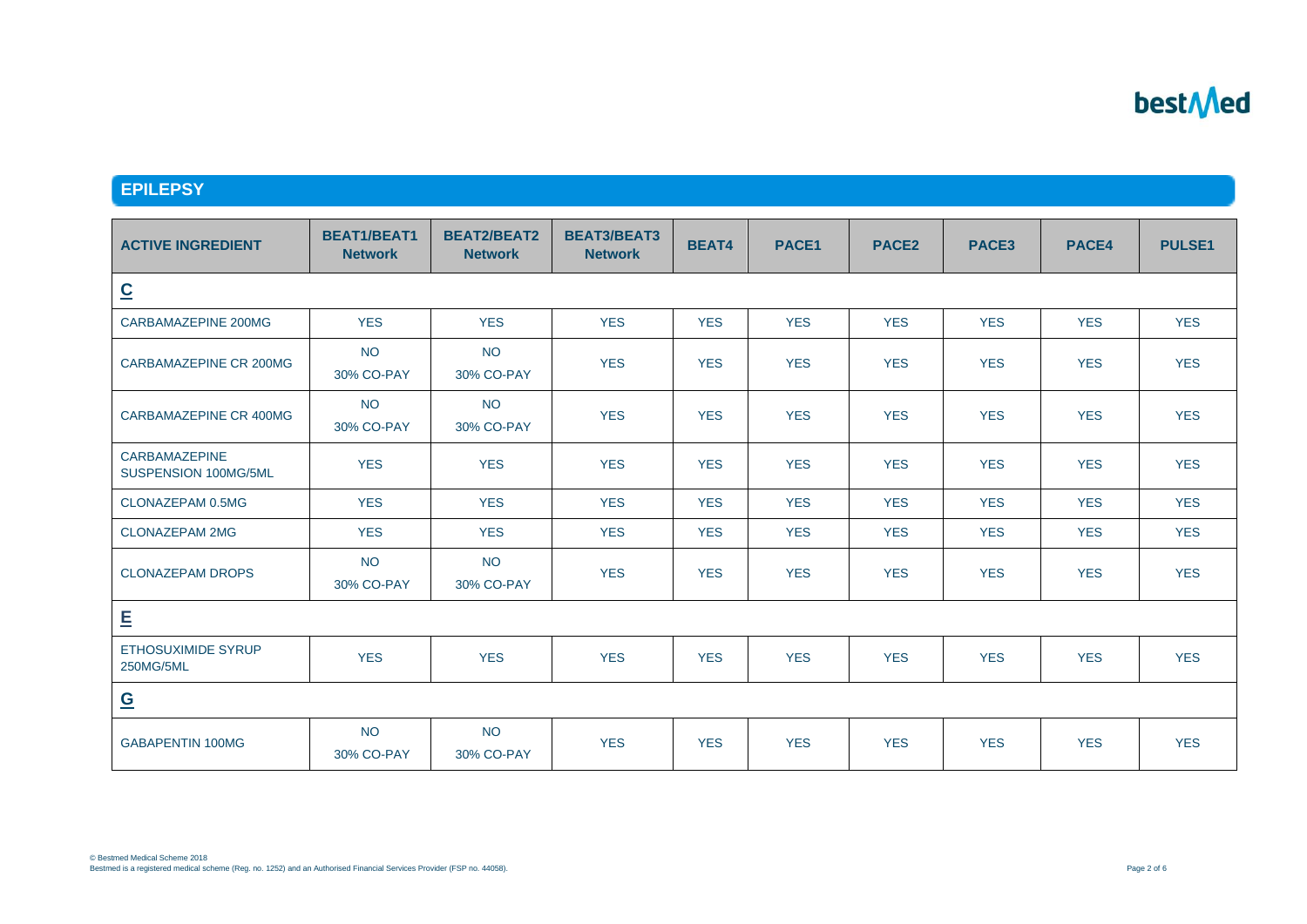| <b>ACTIVE INGREDIENT</b>     | <b>BEAT1/BEAT1</b><br><b>Network</b> | <b>BEAT2/BEAT2</b><br><b>Network</b> | <b>BEAT3/BEAT3</b><br><b>Network</b> | <b>BEAT4</b> | PACE1      | PACE <sub>2</sub> | PACE3      | PACE4      | <b>PULSE1</b> |
|------------------------------|--------------------------------------|--------------------------------------|--------------------------------------|--------------|------------|-------------------|------------|------------|---------------|
| <b>GABAPENTIN 300MG</b>      | <b>NO</b><br>30% CO-PAY              | <b>NO</b><br>30% CO-PAY              | <b>YES</b>                           | <b>YES</b>   | <b>YES</b> | <b>YES</b>        | <b>YES</b> | <b>YES</b> | <b>YES</b>    |
| <b>GABAPENTIN 400MG</b>      | <b>NO</b><br>30% CO-PAY              | <b>NO</b><br>30% CO-PAY              | <b>YES</b>                           | <b>YES</b>   | <b>YES</b> | <b>YES</b>        | <b>YES</b> | <b>YES</b> | <b>YES</b>    |
| <b>GABAPENTIN 600MG</b>      | <b>NO</b><br>30% CO-PAY              | <b>NO</b><br>30% CO-PAY              | <b>YES</b>                           | <b>YES</b>   | <b>YES</b> | <b>YES</b>        | <b>YES</b> | <b>YES</b> | <b>YES</b>    |
| L                            |                                      |                                      |                                      |              |            |                   |            |            |               |
| <b>LAMOTRIGINE 25MG</b>      | <b>YES</b>                           | <b>YES</b>                           | <b>YES</b>                           | <b>YES</b>   | <b>YES</b> | <b>YES</b>        | <b>YES</b> | <b>YES</b> | <b>YES</b>    |
| <b>LAMOTRIGINE 50MG</b>      | <b>YES</b>                           | <b>YES</b>                           | <b>YES</b>                           | <b>YES</b>   | <b>YES</b> | <b>YES</b>        | <b>YES</b> | <b>YES</b> | <b>YES</b>    |
| <b>LAMOTRIGINE 100MG</b>     | <b>YES</b>                           | <b>YES</b>                           | <b>YES</b>                           | <b>YES</b>   | <b>YES</b> | <b>YES</b>        | <b>YES</b> | <b>YES</b> | <b>YES</b>    |
| <b>LAMOTRIGINE 200MG</b>     | <b>YES</b>                           | <b>YES</b>                           | <b>YES</b>                           | <b>YES</b>   | <b>YES</b> | <b>YES</b>        | <b>YES</b> | <b>YES</b> | <b>YES</b>    |
| <b>LAMOTRIGINE 2MG DISP</b>  | <b>NO</b><br>30% CO-PAY              | <b>NO</b><br>30% CO-PAY              | <b>YES</b>                           | <b>YES</b>   | <b>YES</b> | <b>YES</b>        | <b>YES</b> | <b>YES</b> | <b>YES</b>    |
| <b>LAMOTRIGINE 5MG DISP</b>  | <b>NO</b><br>30% CO-PAY              | <b>NO</b><br>30% CO-PAY              | <b>YES</b>                           | <b>YES</b>   | <b>YES</b> | <b>YES</b>        | <b>YES</b> | <b>YES</b> | <b>YES</b>    |
| <b>LAMOTRIGINE 25MG DISP</b> | <b>NO</b><br>30% CO-PAY              | <b>NO</b><br>30% CO-PAY              | <b>YES</b>                           | <b>YES</b>   | <b>YES</b> | <b>YES</b>        | <b>YES</b> | <b>YES</b> | <b>YES</b>    |
| <b>LAMOTRIGINE 50MG DISP</b> | <b>NO</b><br>30% CO-PAY              | <b>NO</b><br>30% CO-PAY              | <b>YES</b>                           | <b>YES</b>   | <b>YES</b> | <b>YES</b>        | <b>YES</b> | <b>YES</b> | <b>YES</b>    |
|                              |                                      |                                      |                                      |              |            |                   |            |            |               |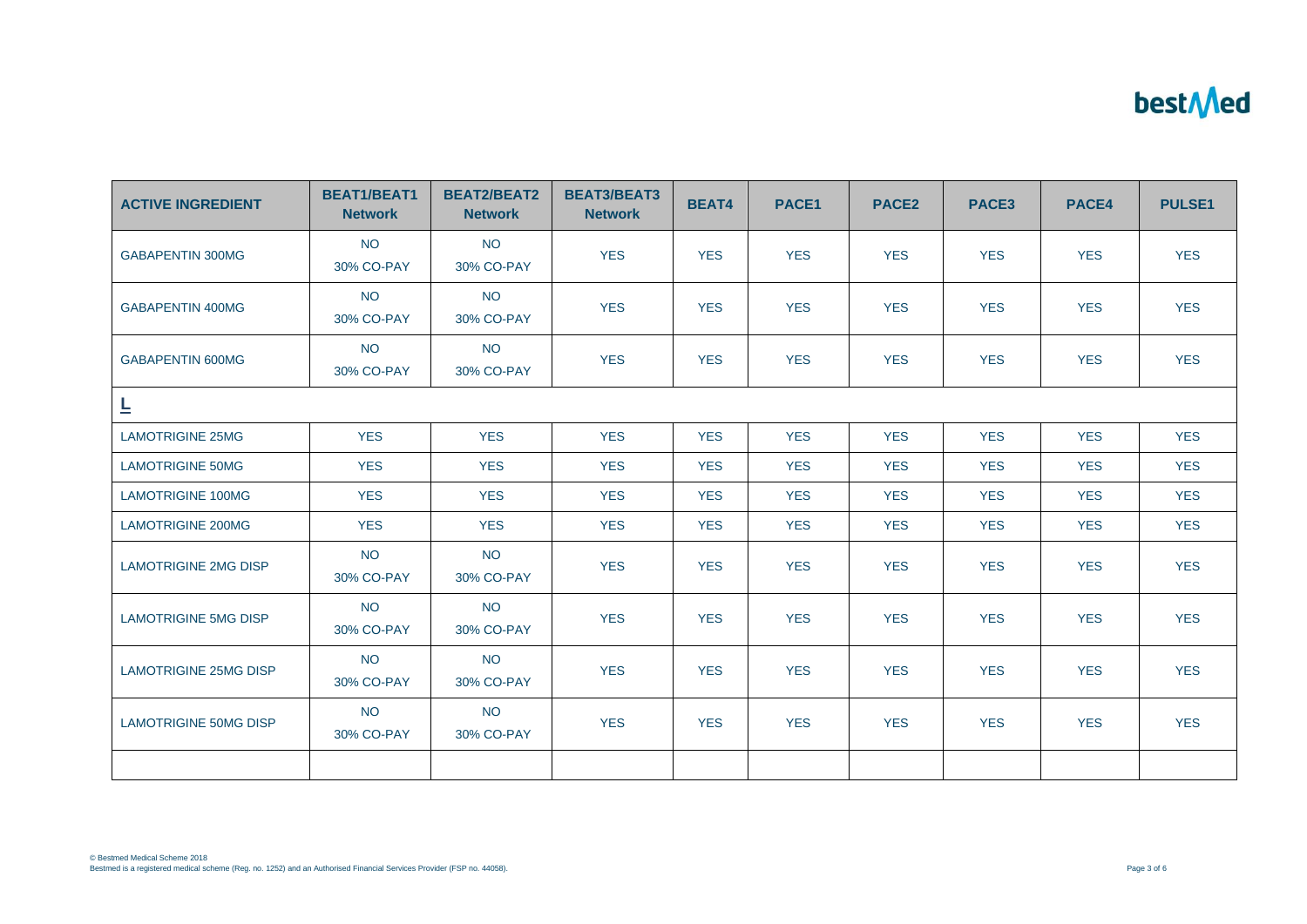| <b>ACTIVE INGREDIENT</b>          | <b>BEAT1/BEAT1</b><br><b>Network</b> | <b>BEAT2/BEAT2</b><br><b>Network</b> | <b>BEAT3/BEAT3</b><br><b>Network</b> | <b>BEAT4</b> | PACE1                   | PACE <sub>2</sub> | PACE <sub>3</sub> | PACE4      | <b>PULSE1</b>           |
|-----------------------------------|--------------------------------------|--------------------------------------|--------------------------------------|--------------|-------------------------|-------------------|-------------------|------------|-------------------------|
| <b>LAMOTRIGINE 100MG DISP</b>     | <b>NO</b><br>30% CO-PAY              | <b>NO</b><br>30% CO-PAY              | <b>YES</b>                           | <b>YES</b>   | <b>YES</b>              | <b>YES</b>        | <b>YES</b>        | <b>YES</b> | <b>YES</b>              |
| <b>LAMOTRIGINE 200MG DISP</b>     | <b>NO</b><br>30% CO-PAY              | <b>NO</b><br>30% CO-PAY              | <b>YES</b>                           | <b>YES</b>   | <b>YES</b>              | <b>YES</b>        | <b>YES</b>        | <b>YES</b> | <b>YES</b>              |
| LEVETIRACETAM 250MG               | <b>NO</b><br>30% CO-PAY              | <b>NO</b><br>30% CO-PAY              | <b>NO</b><br>30% CO-PAY              | <b>YES</b>   | <b>NO</b><br>25% CO-PAY | <b>YES</b>        | <b>YES</b>        | <b>YES</b> | <b>NO</b><br>30% CO-PAY |
| LEVETIRACETAM 500MG               | <b>NO</b><br>30% CO-PAY              | <b>NO</b><br>30% CO-PAY              | <b>NO</b><br>30% CO-PAY              | <b>YES</b>   | <b>NO</b><br>25% CO-PAY | <b>YES</b>        | <b>YES</b>        | <b>YES</b> | <b>NO</b><br>30% CO-PAY |
| LEVETIRACETAM 750MG               | <b>NO</b><br>30% CO-PAY              | <b>NO</b><br>30% CO-PAY              | <b>NO</b><br>30% CO-PAY              | <b>YES</b>   | <b>NO</b><br>25% CO-PAY | <b>YES</b>        | <b>YES</b>        | <b>YES</b> | <b>NO</b><br>30% CO-PAY |
| $\overline{\mathbf{o}}$           |                                      |                                      |                                      |              |                         |                   |                   |            |                         |
| OXCARBAZEPINE 300MG               | <b>NO</b><br>30% CO-PAY              | <b>NO</b><br>30% CO-PAY              | <b>NO</b><br>30% CO-PAY              | <b>YES</b>   | <b>NO</b><br>25% CO-PAY | <b>YES</b>        | <b>YES</b>        | <b>YES</b> | <b>NO</b><br>30% CO-PAY |
| OXCARBAZEPINE 600MG               | <b>NO</b><br>30% CO-PAY              | <b>NO</b><br>30% CO-PAY              | <b>NO</b><br>30% CO-PAY              | <b>YES</b>   | <b>NO</b><br>25% CO-PAY | <b>YES</b>        | <b>YES</b>        | <b>YES</b> | <b>NO</b><br>30% CO-PAY |
| $\mathbf{P}$                      |                                      |                                      |                                      |              |                         |                   |                   |            |                         |
| PHENOBARBITONE 30MG               | <b>YES</b>                           | <b>YES</b>                           | <b>YES</b>                           | <b>YES</b>   | <b>YES</b>              | <b>YES</b>        | <b>YES</b>        | <b>YES</b> | <b>YES</b>              |
| PHENYTOIN 100MG                   | <b>YES</b>                           | <b>YES</b>                           | <b>YES</b>                           | <b>YES</b>   | <b>YES</b>              | <b>YES</b>        | <b>YES</b>        | <b>YES</b> | <b>YES</b>              |
| PHENYTOIN SUSPENSION<br>125MG/5ML | <b>NO</b><br>30% CO-PAY              | <b>NO</b><br>30% CO-PAY              | <b>YES</b>                           | <b>YES</b>   | <b>YES</b>              | <b>YES</b>        | <b>YES</b>        | <b>YES</b> | <b>YES</b>              |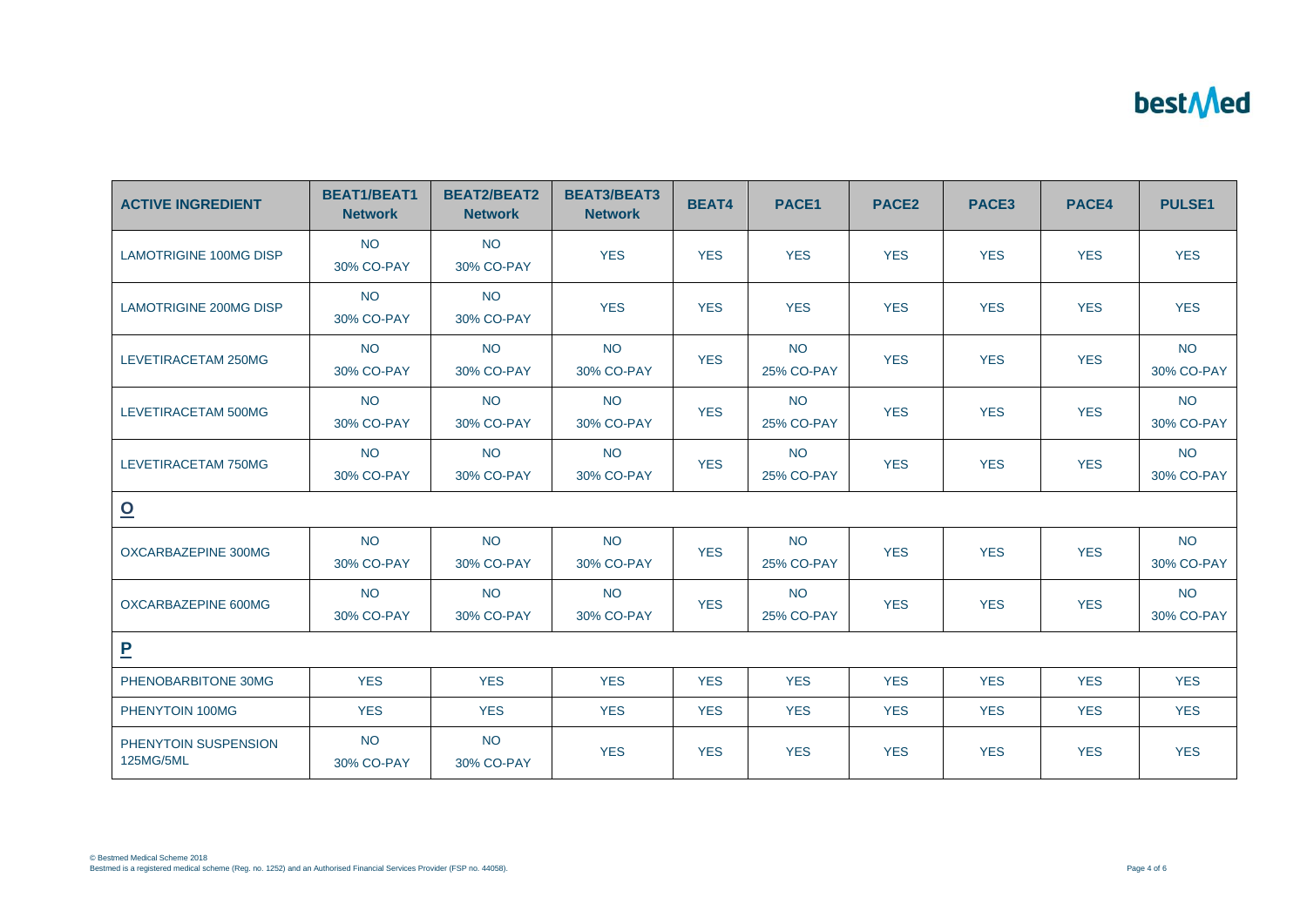| <b>ACTIVE INGREDIENT</b>                          | <b>BEAT1/BEAT1</b><br><b>Network</b> | <b>BEAT2/BEAT2</b><br><b>Network</b> | <b>BEAT3/BEAT3</b><br><b>Network</b> | <b>BEAT4</b> | PACE1      | PACE <sub>2</sub> | PACE3      | PACE4      | <b>PULSE1</b> |
|---------------------------------------------------|--------------------------------------|--------------------------------------|--------------------------------------|--------------|------------|-------------------|------------|------------|---------------|
| I                                                 |                                      |                                      |                                      |              |            |                   |            |            |               |
| <b>TOPIRAMATE 25MG</b>                            | <b>YES</b>                           | <b>YES</b>                           | <b>YES</b>                           | <b>YES</b>   | <b>YES</b> | <b>YES</b>        | <b>YES</b> | <b>YES</b> | <b>YES</b>    |
| <b>TOPIRAMATE 50MG</b>                            | <b>YES</b>                           | <b>YES</b>                           | <b>YES</b>                           | <b>YES</b>   | <b>YES</b> | <b>YES</b>        | <b>YES</b> | <b>YES</b> | <b>YES</b>    |
| <b>TOPIRAMATE 100MG</b>                           | <b>YES</b>                           | <b>YES</b>                           | <b>YES</b>                           | <b>YES</b>   | <b>YES</b> | <b>YES</b>        | <b>YES</b> | <b>YES</b> | <b>YES</b>    |
| <b>TOPIRAMATE 200MG</b>                           | <b>YES</b>                           | <b>YES</b>                           | <b>YES</b>                           | <b>YES</b>   | <b>YES</b> | <b>YES</b>        | <b>YES</b> | <b>YES</b> | <b>YES</b>    |
| <b>TOPIRAMATE SPRINKLE</b><br><b>CAPSULE 15MG</b> | <b>NO</b><br>30% CO-PAY              | <b>NO</b><br>30% CO-PAY              | <b>YES</b>                           | <b>YES</b>   | <b>YES</b> | <b>YES</b>        | <b>YES</b> | <b>YES</b> | <b>YES</b>    |
| <b>TOPIRAMATE SPRINKLE</b><br><b>CAPSULE 25MG</b> | <b>NO</b><br>30% CO-PAY              | <b>NO</b><br>30% CO-PAY              | <b>YES</b>                           | <b>YES</b>   | <b>YES</b> | <b>YES</b>        | <b>YES</b> | <b>YES</b> | <b>YES</b>    |
| <b>TOPIRAMATE SPRINKLE</b><br><b>CAPSULE 50MG</b> | <b>NO</b><br>30% CO-PAY              | <b>NO</b><br>30% CO-PAY              | <b>YES</b>                           | <b>YES</b>   | <b>YES</b> | <b>YES</b>        | <b>YES</b> | <b>YES</b> | <b>YES</b>    |
| $\underline{\mathsf{v}}$                          |                                      |                                      |                                      |              |            |                   |            |            |               |
| <b>VALPROATE 100MG CRUSH</b>                      | <b>NO</b><br>30% CO-PAY              | <b>NO</b><br>30% CO-PAY              | <b>YES</b>                           | <b>YES</b>   | <b>YES</b> | <b>YES</b>        | <b>YES</b> | <b>YES</b> | <b>YES</b>    |
| VALPROATE CR 200MG                                | <b>YES</b>                           | <b>YES</b>                           | <b>YES</b>                           | <b>YES</b>   | <b>YES</b> | <b>YES</b>        | <b>YES</b> | <b>YES</b> | <b>YES</b>    |
| <b>VALPROATE CR 300MG</b>                         | <b>YES</b>                           | <b>YES</b>                           | <b>YES</b>                           | <b>YES</b>   | <b>YES</b> | <b>YES</b>        | <b>YES</b> | <b>YES</b> | <b>YES</b>    |
| <b>VALPROATE CR 500MG</b>                         | <b>YES</b>                           | <b>YES</b>                           | <b>YES</b>                           | <b>YES</b>   | <b>YES</b> | <b>YES</b>        | <b>YES</b> | <b>YES</b> | <b>YES</b>    |
| <b>VALPROIC ACID 150MG</b>                        | <b>YES</b>                           | <b>YES</b>                           | <b>YES</b>                           | <b>YES</b>   | <b>YES</b> | <b>YES</b>        | <b>YES</b> | <b>YES</b> | <b>YES</b>    |
| VALPROIC ACID 300MG                               | <b>YES</b>                           | <b>YES</b>                           | <b>YES</b>                           | <b>YES</b>   | <b>YES</b> | <b>YES</b>        | <b>YES</b> | <b>YES</b> | <b>YES</b>    |